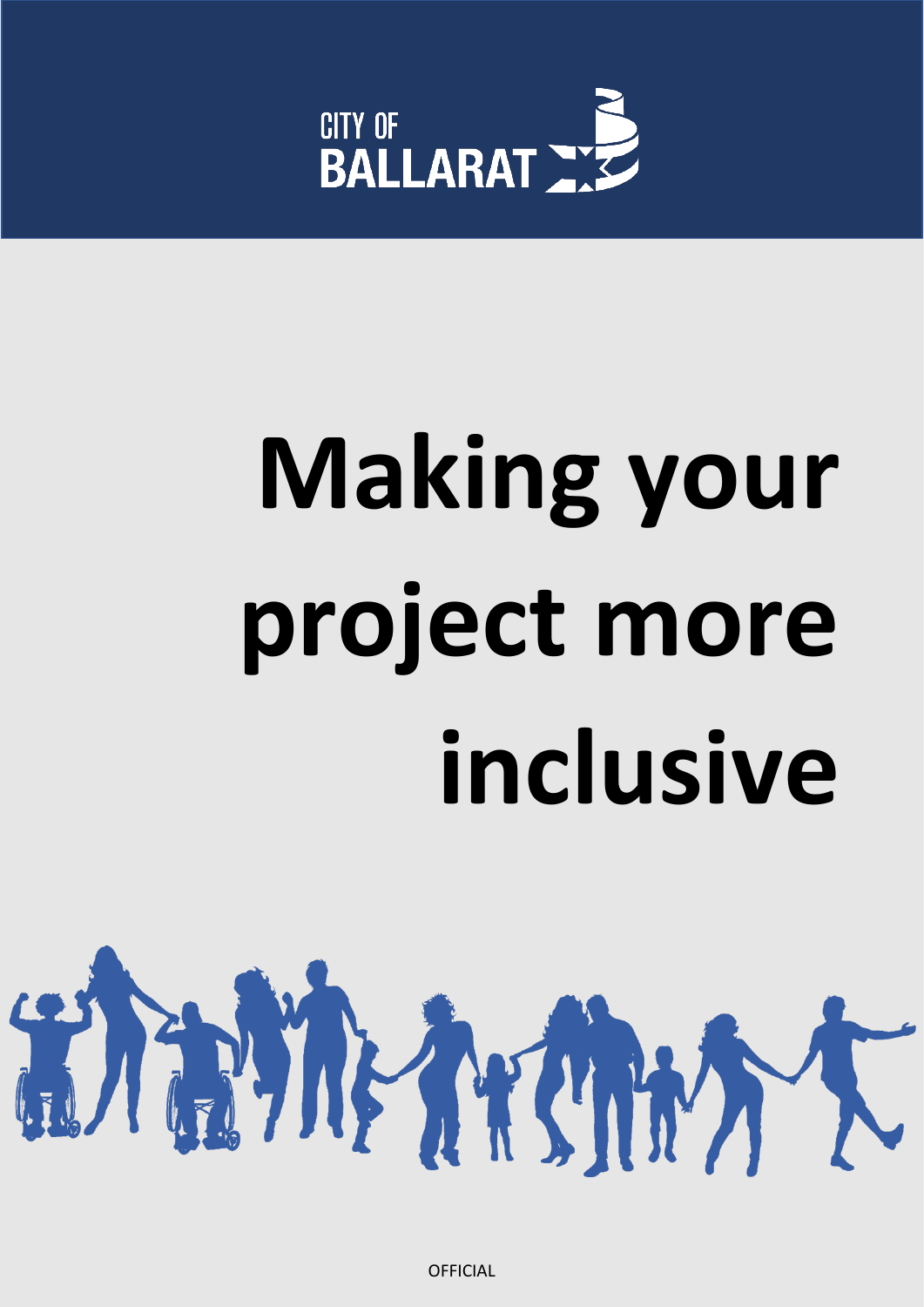# Making your project more inclusive

Have you considered how you might plan for and deliver your project so that you can broaden the range of people who can be involved?

This guide will help you to consider some ways to make your project more accessible, equitable and inclusive for people regardless of gender, age, cultural background, financial status or ability.

Not every item relates to every project. Your project will have a target group and that may be focused on people of a certain age, for example. These ideas will help you to

Even one wellconsidered change can make a huge difference!

identify other factors that you should consider to ensure as many people as possible in your target group can be involved. We encourage you to read through these suggestions and identify which



ones you could consider.

Council encourages all community groups including Aboriginal and Torres Strait Islander, LGBTIQA+ and cultural groups to apply for community grants.

# What do we mean by access, equity and inclusion?

**Access:** Means that people can enter a venue, communicate with others and participate. Numerous barriers such as physical structures, limited communication options, perceptions of safety, discrimination or cost can impact on how easy it is for someone to access a venue or join in.

**Equity:** Is about treating people fairly so that they each have what they need to participate. This might involve providing different supports, as not all people start from an equal place.

**Inclusion:** Involves providing fair access to opportunities and resources. This means taking steps to make sure that marginalised groups and individuals feel they belong and are welcome.

# Why make your project inclusive?

When a project is inclusive more people can participate. This means that a broader range of community members who are interested in your project feel welcome and have the supports that they need to join in.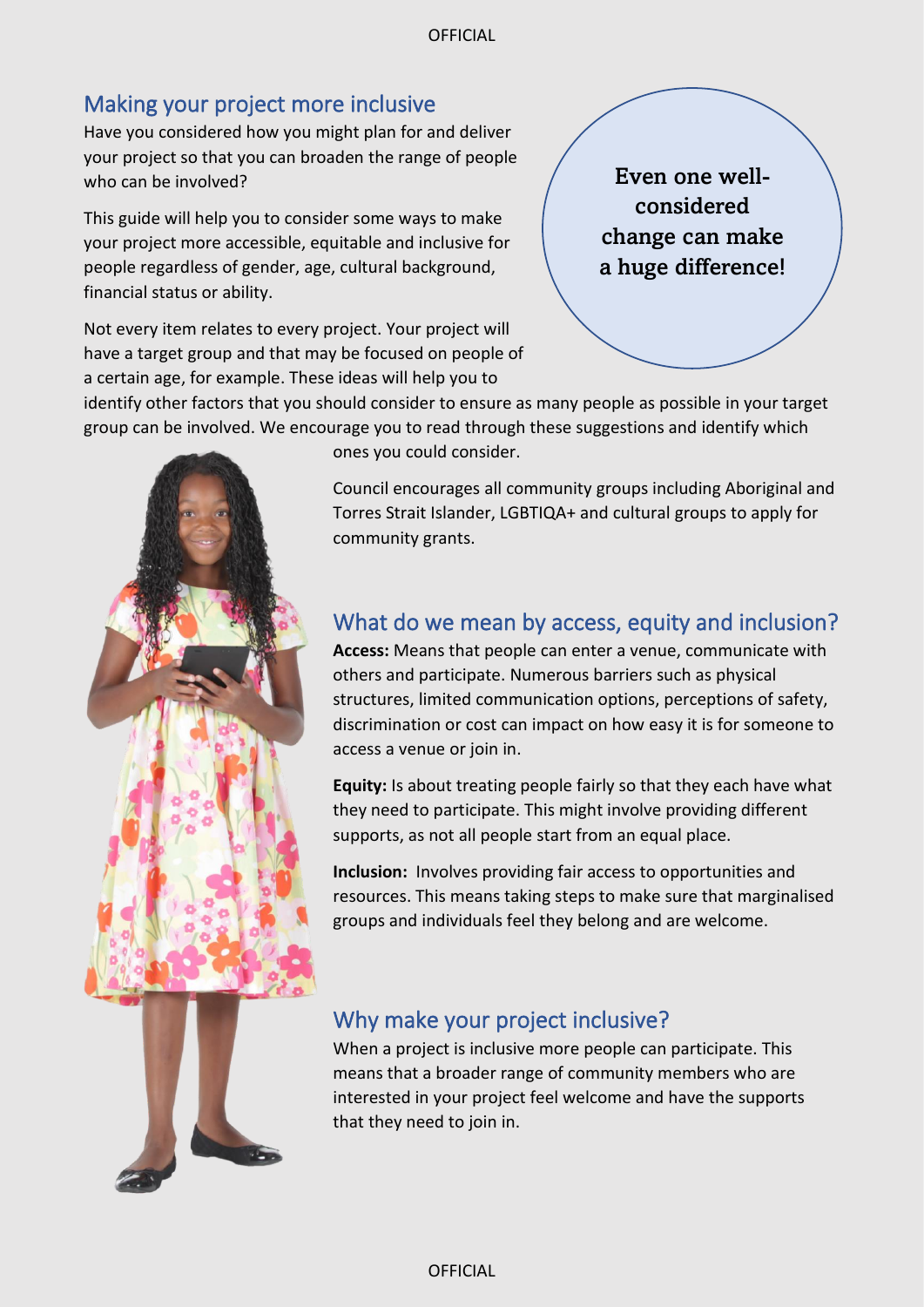# What should I consider?

There are many things to consider when trying to make your project more inclusive. Here is a quick checklist that might be helpful. Please remember that this is not a comprehensive list of considerations, and they will not all be relevant to your project.

#### **Have you considered gender?**

*Female, male, [non-binary, gender diverse](#page-5-0)*

- **Participation:** Will all genders have an equal opportunity to participate?
- **Time:** Will the time of the day or length of your project make it more difficult for people of different genders to participate? E.g. Have you considered school pick up times, work hours, perceptions of safety at night time etc.?
- **Roles and responsibilities:** Have you considered caring roles that people may have? This includes caring for children, grandchildren, elderly parents and people with disability. Would providing a childcare option be helpful?
- **Facilities:** Considerations may include baby change facilities, a room for feeding or expressing milk for babies, different bathroom/ changing facilities including having a [gender](#page-5-0) neutral [bathroom.](#page-5-0)

#### **Have you considered age?**

#### *Children, young people, families, seniors*

- **Planning:** Have you considered how your target group could support you with planning your project? This could help you to make sure that it meets their needs.
- □ **Suitability:** Is the project suitable for a range of ages and/ or for your target group? Think about times, days, location selected, planned activities etc.
- **Roles and responsibilities:** Considerations may include caring responsibilities (for children, parents, people with disability, young carers), work and volunteer roles, or the needs of students of varying ages.

#### **Have you considered accessibility?**

*People with disability, carers, people with prams, people using wheelchairs/ walkers/ scooters*

 **Physical access:** Does the venue suit people with mobility equipment (e.g. wheelchairs, walkers, scooters) or prams? Do you have clear signage, appropriate bathroom facilities and a variety of seating options available?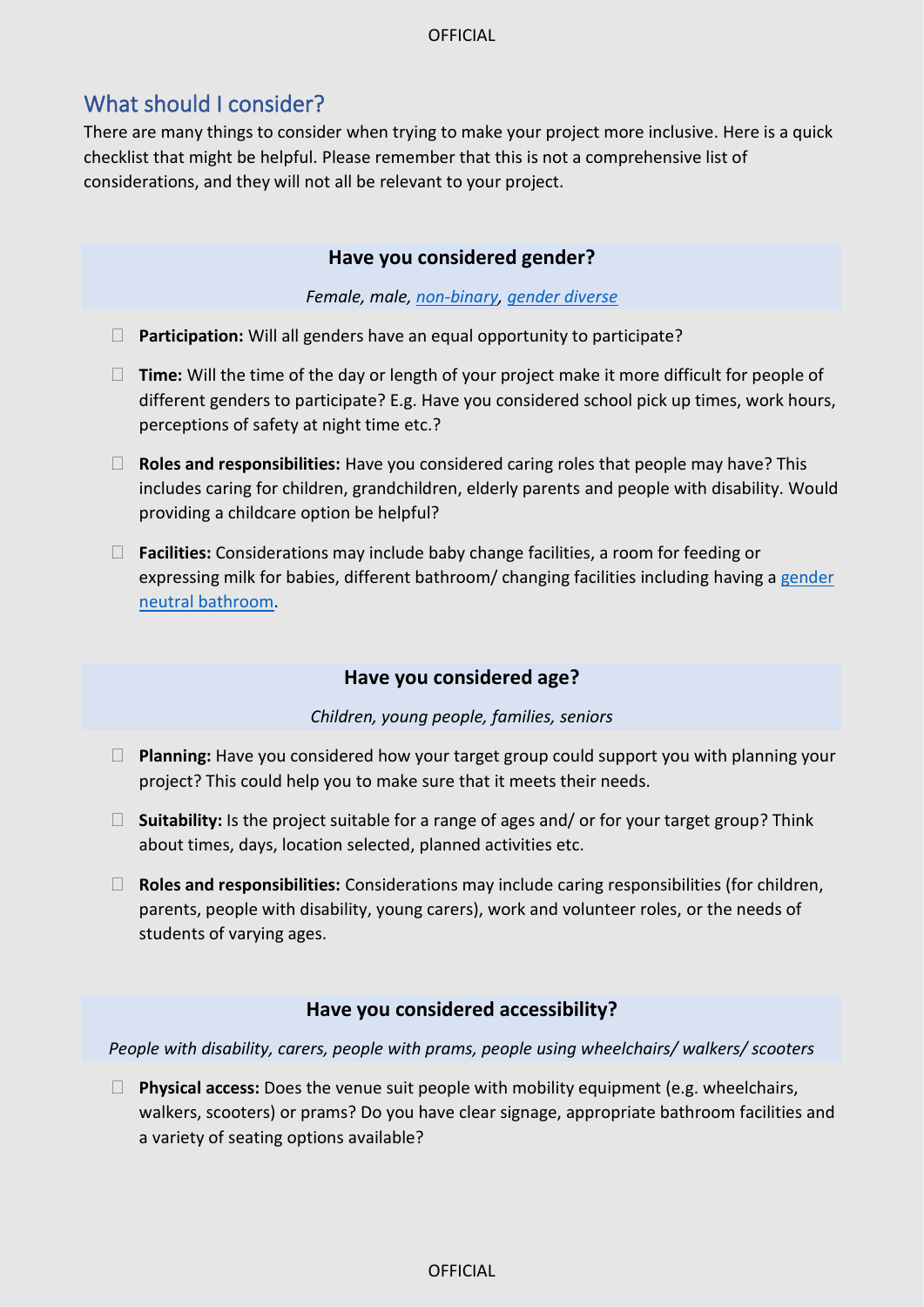#### OFFICIAL

- **Transport:** Are there public transport options nearby, walking paths and/ or car parking options available including [accessible parking](#page-5-0) spaces?
- **Communication needs:** Could you provide one or more of the following options if requested: [captioning, Easy English books, hearing loop](#page-5-0) access, [Auslan interpreters,](#page-5-0) different languages, large text documents, phone booking options, written or audio options etc.?
- **Suitability:** Will people with disability (mobility, vision, hearing, chronic disease etc.) be able to fully participate? Have you considered how you could accommodate the needs of guide or assistance dogs if participants have them?

#### **Have you considered cost?**

#### *Particularly for people who are experiencing financial hardship*

- **Cost of activity:** Is it affordable or free? Could you provide different payment options if needed? Are there different prices according to financial situation? Will there be any other out of pocket costs for participants?
- **Value:** Will you be adding incentives to support the inclusion of people experiencing financial hardship? E.g. Supplying tea and coffee or free fruit, providing transport.
- □ Transport: Is an affordable transport option available nearby? If so, have you considered the public transport timetables in your planning? Is the venue walkable for your target group?

#### **Have you considered cultural background?**

*For Aboriginal and Torres Strait Islander people and Culturally and Linguistically Diverse (CALD) communities*

- **[Cultural safety:](#page-5-0)** Do you have a good understanding of how to make your project culturally safe for Aboriginal and Torres Strait Islander people and for people from Culturally and Linguistically Diverse (CALD) communities?
- **[Elders:](#page-5-0)** Have you discussed your project with relevant elders or community representatives?
- **Days, dates and times:** Are you aware of relevant religious hours and cultural and religious dates?
- □ **[Welcome to Country:](#page-5-0)** Will you be inviting a Traditional Owner to perform a Welcome to Country?
- **Communication needs:** Do you need to provide translated materials in other languages and/ or is an [interpreter](#page-5-0) required?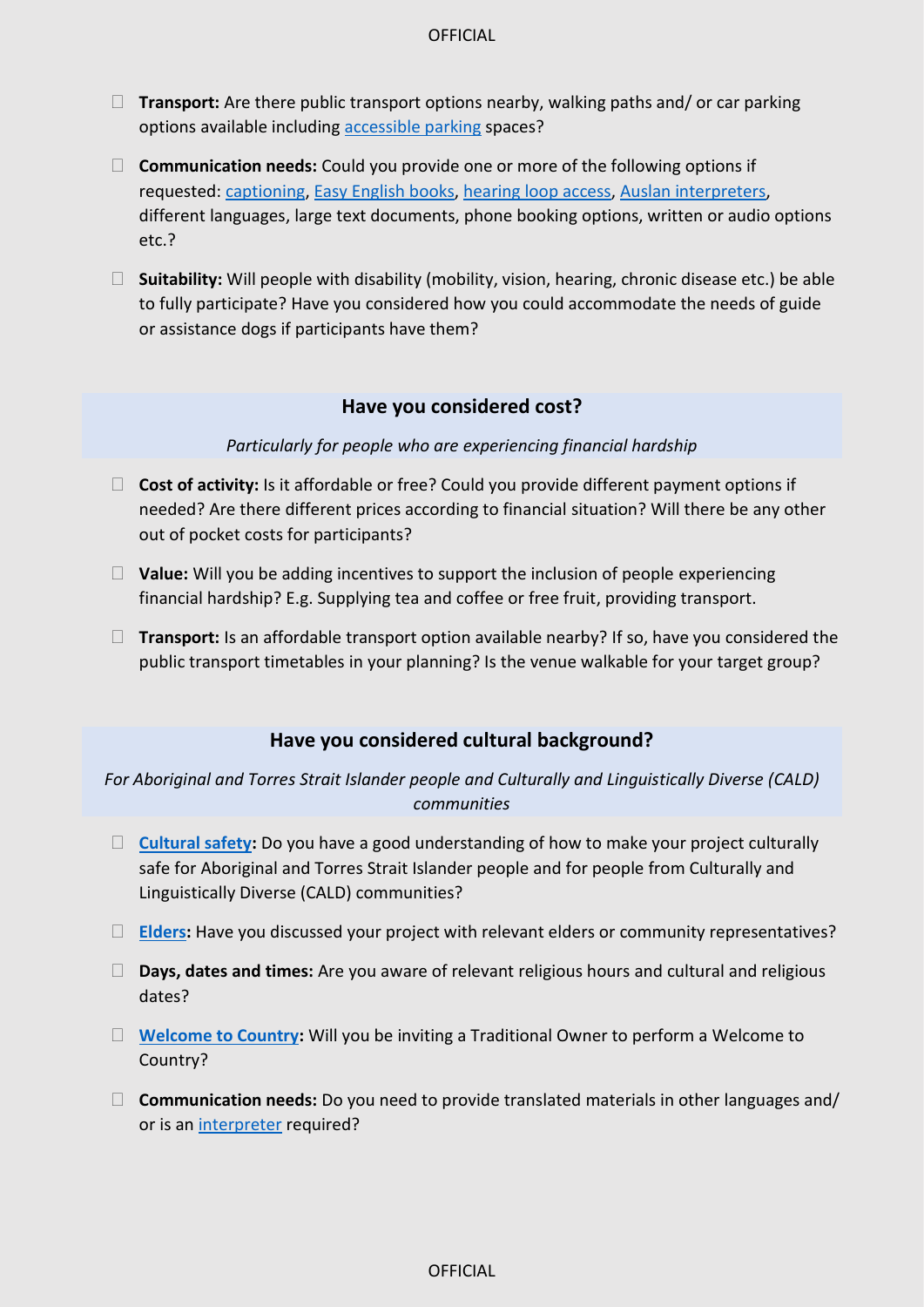**Facilities and settings:** Is a prayer room available? Does the setting demonstrate that you embrace and celebrate cultural diversity (e.g. flags, art, welcome written in different languages, public statement of commitment)?

### **Have you considered your promotion and marketing?**

#### *Sharing your project with others*

- **Promotion:** Are you promoting your project in a variety of places and using different communication methods? This means more than sharing your information online and in social media. Consider using hard copy documents, adding information to newsletters, displaying it on noticeboards, sharing it at meetings or over the radio, or using the phone or local community centre staff to help with promotion and bookings.
- □ Language and literacy: Are you providing at least some of your promotion in a way that is suitable for people with low literacy skills or for those whose first language is not English?
- **Images:** Are you using images and words that challenge stereotypes? Ensure your images showcase diversity. This could involve different ages, genders, cultures, abilities and interests. E.g. Challenge gender stereotypes by considering different family compositions rather than automatically using an image of a mum and dad and two children or you could write 'parent' rather than 'mother' or 'father'.

## **Have you considered the facilitators?**

#### *The people running the program*

- $\Box$  Will the facilitator/s of the program support inclusion? Do they have the skills and knowledge to be able to include all participants?
- $\Box$  Does the facilitator know how to conduct an [Acknowledgement of Country?](#page-5-0)

## **Want more information about how to make your project more inclusive?**

Please contact Council if you would like more information about making your project more inclusive. Email [bernadetteduffy@ballarat.vic.gov.au](mailto:bernadetteduffy@ballarat.vic.gov.au) or call 5320 5500 to receive links to further helpful resources.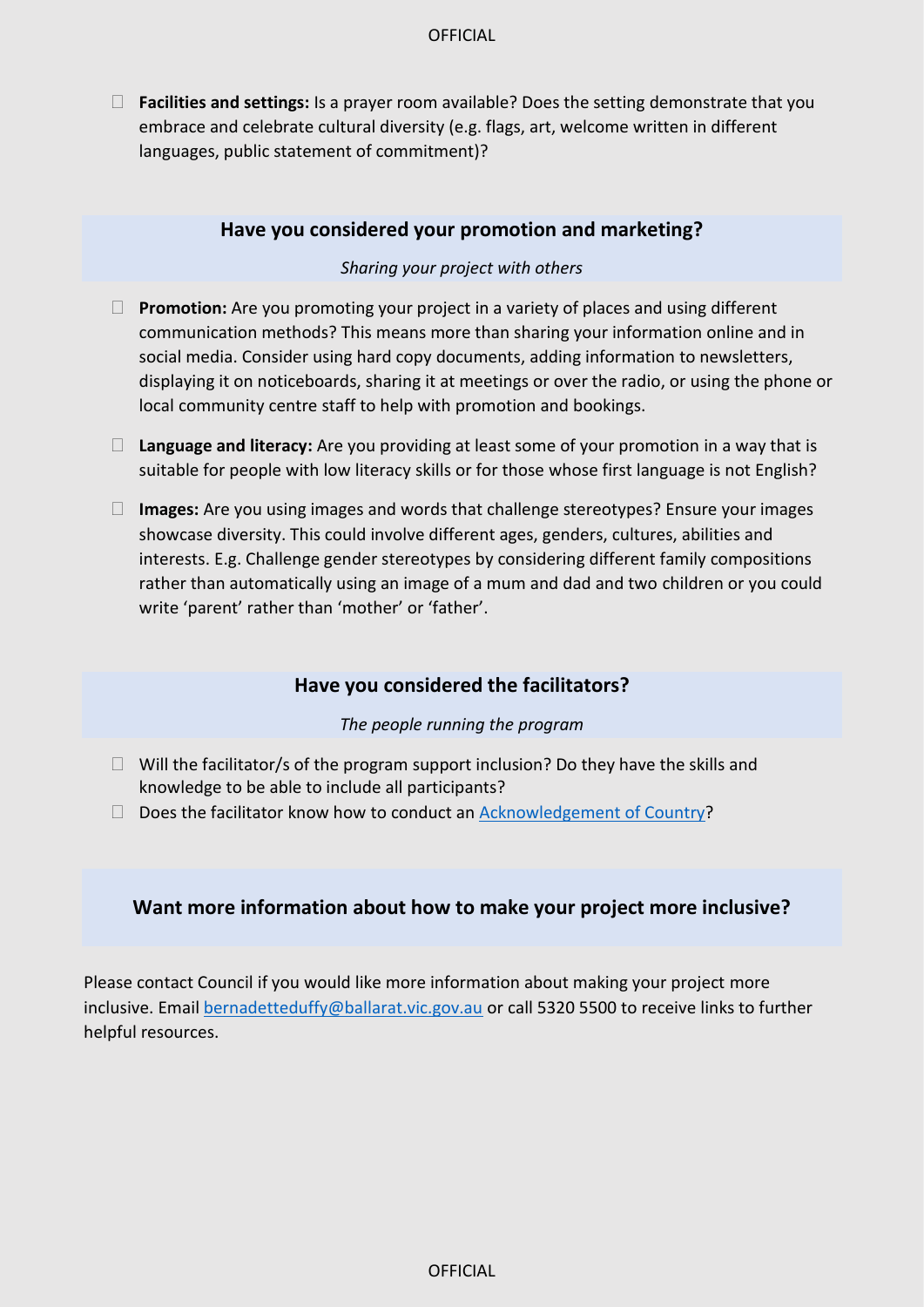#### OFFICIAL

## <span id="page-5-0"></span>Glossary of Terms

**Access:** Providing suitable facilities and resources to help people to enter a location, understand information and participate in an activity.

**Accessible parking:** car parking spaces specifically designed for people with disability to use.

**Acknowledgment of Country:** An opportunity for anyone to show respect for Traditional Owners and the continuing connection of Aboriginal and Torres Strait Islander peoples to Country. It can be given by both non-Indigenous people and Aboriginal and Torres Strait Islander people.

There are no set protocols or wording for an Acknowledgement of Country, though often a statement may take the following forms.

General: I'd like to begin by acknowledging the Traditional Owners of the land on which we meet today. I would also like to pay my respects to Elders past and present.

Specific: I'd like to begin by acknowledging the Traditional Owners of the land on which we meet today, the (insert local traditional owners) people and pay my respects to Elders past and present.

An Acknowledgement of Country is generally offered at the beginning of a meeting, speech or formal occasion/event.

**Auslan interpreters:** Auslan (Australian Sign Language) is the primary language for deaf communities. Auslan interpreters are people who can communicate information to deaf communities or share information from deaf people to others.

**Captioning:** An expert who types up what is being said so that people who are deaf or hard of hearing can read it on a screen in close to real time.

**Cultural safety:** Creating environments that are culturally safe for Aboriginal and Torres Strait Islander people and for people from culturally and linguistically diverse communities. This includes respect for culture, an understanding of the culture, listening, being aware of current and historical discrimination and bias and sharing decision making. It also involves respect for individuals, for others and being open to learning more.

**Easy English books:** Documents using short simple sentences in English and pictures to describe the important information found in a longer or more detailed document.

**Elders:** Leaders or senior members of a group or community.

**Equity:** Providing fair opportunities for people to be involved, no matter what their circumstances are.

**Gender diverse:** A wide term that covers the range of ways that people may see their own gender particularly when it does not match the norms, stereotypes and expectations that others have.